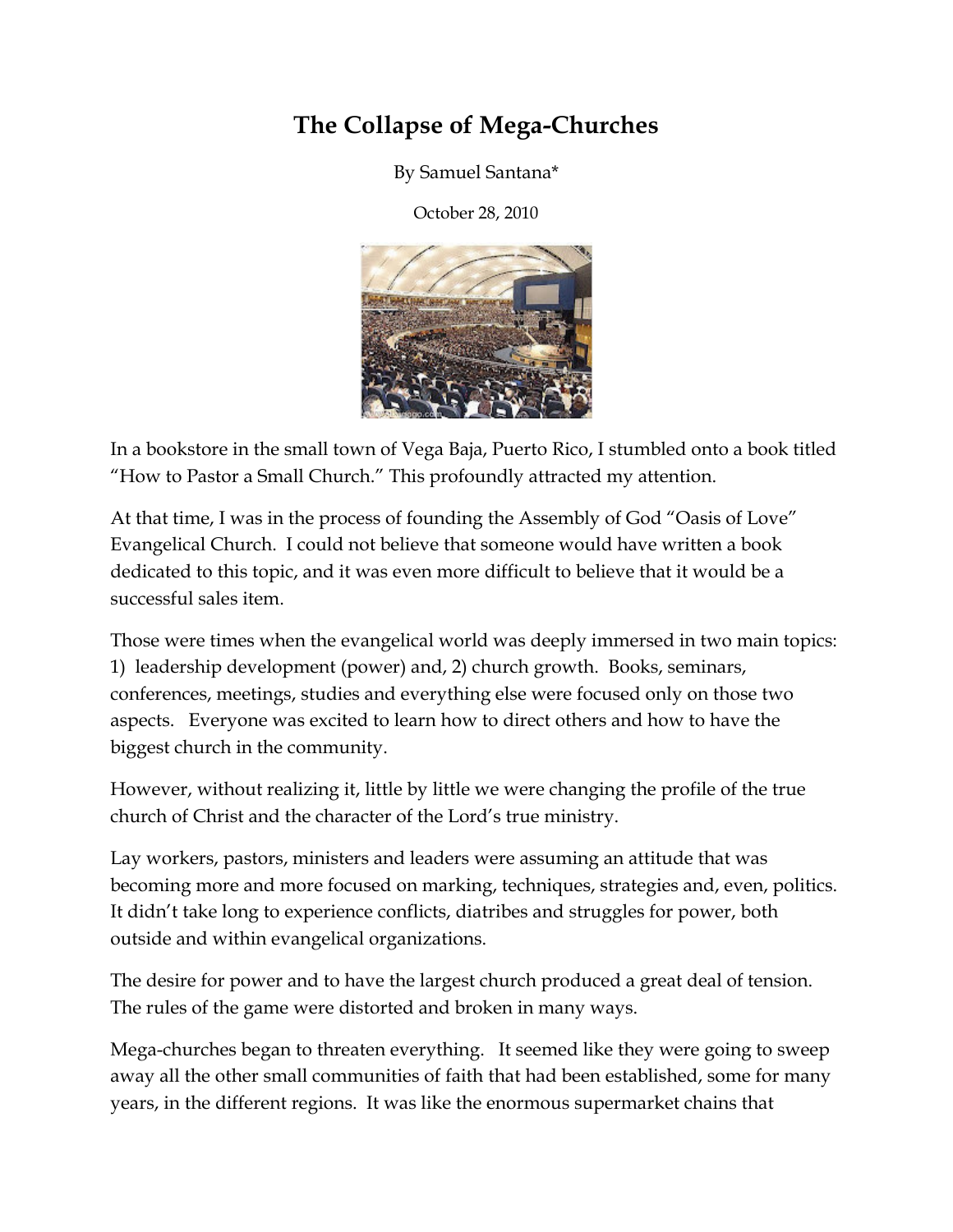overshadow the small business in the towns and neighborhoods. "Which little store or store-front can survive in the face of a Walmart? From the pulpit of the Crystal Cathedral, Pastor Dante Gebel advised the members of small churches to leave them.

No one wanted to remain behind.

The desire led to turn to well-known models in Central and South America and in the United States. This produced internal tensions in the traditional institutions.

Today we recognize that the desire for power had a terrible affect on the healthy relations that had existed among God's servants.

## Finally, everything indicates that the concept of mega-churches is not sustainable.

The Crystal Cathedral has just presented a claim for bankruptcy in California due to an unmanageable debt of \$55 million. Hill Hybel, pastor of the famous Willow Creek Community Church, located near Chicago, had to admit in a leadership conference that he had spent millions of dollars for the purpose of helping people, which had the opposite result.

In a very interesting article published in the magazine Pentecostalism, Dr. Osías Segura, a Costa Rican missiologist and theological advisor to the Latin American Viva Network, explains several reasons for the collapse of mega-churches. Let's look at those:

First, mega-churches focused on attracting believers from other churches rather than seeking people in the world who are lost. There really was not much interest in saving souls. "In time the number of visitors dwindled and the congregation became more exclusive than inclusive."

Second, a lack of pastoral care. Segura says that some mega-churches do not develop a ministry focused on small groups. How can thousands of people be given pastoral care? At least in small groups it is possible to offer personal attention. But, when more attention is paid to massive activities than to small groups, these churches begin to decline more rapidly. They forgot that a large church grows from a small church. Meanwhile I ask: Who will close the back door? Other churches have adopted abusive models such as the 12, G12, G8 or "The Vision." They demand complete loyalty, commitment and surrender that leads to sacrificing families, employment and health. In some of these churches they require that everyone be part of the process, and sign a "heavenly corporation contract" in which the person submits to total obedience and a spiritual alliance with the pastor-apostle. And what about Christ? These models commit spiritual and power abuses, all for the growth of the church, but not of the Kingdom.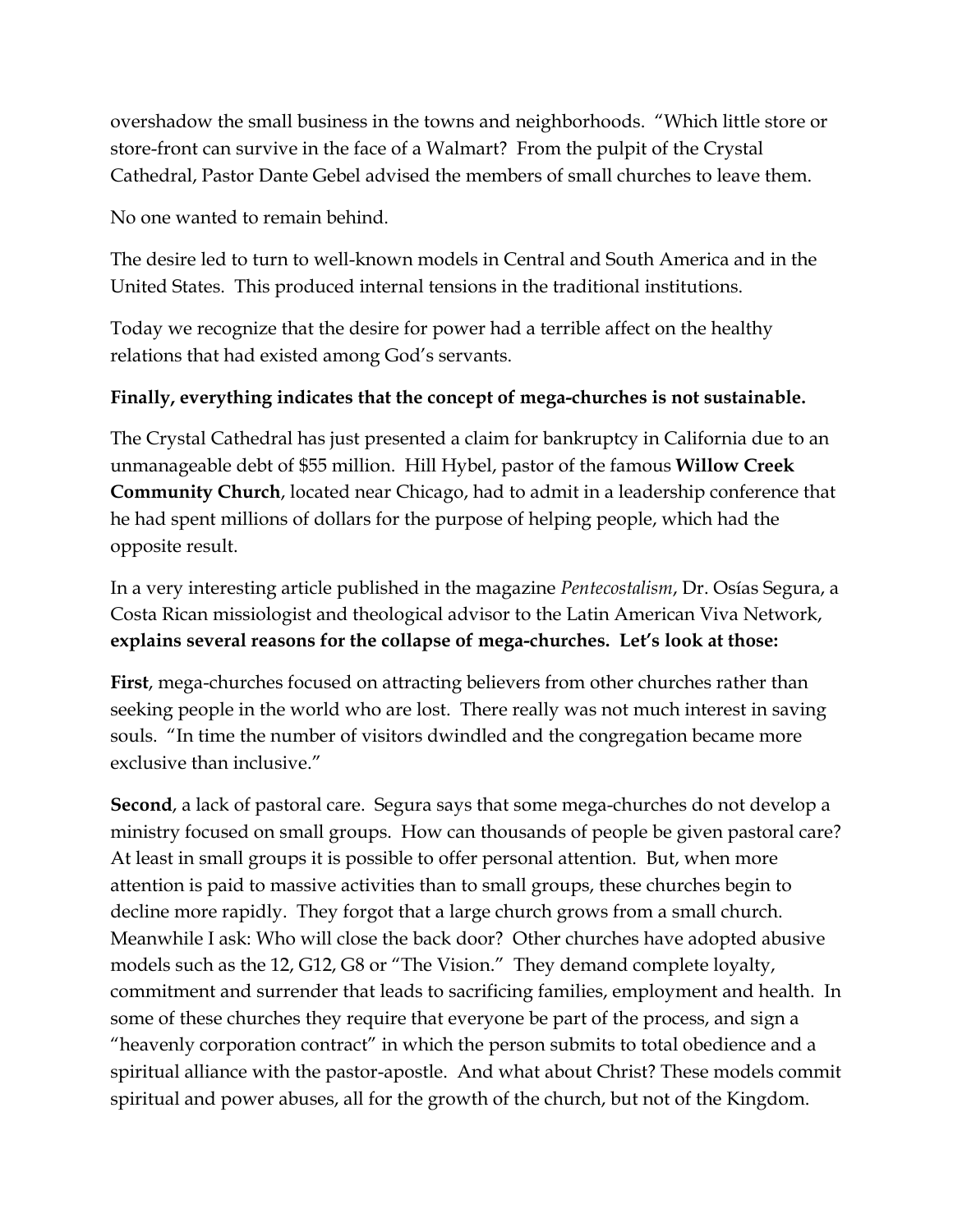Third, the focus in mega-churches is on programs and not on people. The members must wait months to see their pastor and receive counseling or guidance. The "general pastors" (charismatic celebrities, CEOs) found that people followed them, but not Christ.

Fourth, messages were not founded on the Word of God but rather were a composition of psychological elements focused in personal improvement, success, money and a brilliant future. This is what is known as popular psychology. A careful study or analysis of these television preachers with their mega-churches will show that they make little use of the Bible. If you want to know about the latest Hollywood movies of the esoteric books of personal improvement then listen to Dante Gebel's sermons. It is like a supermarket that has a little of everything. But he speaks of his connections with the world's resources. How is it possible to speak from the pulpit about the diabolical works of Narnia?

Fifth, the numbers do not always correspond to the economic reality. In some of these mega-churches that do not require membership, many people do not agree to give their tithes and offerings. "Maybe 20% of those who attend serve in a ministry and sustain the finances of the church." The rest are more like repeat visitors without any commitment. It becomes difficult to maintain the large buildings and installations. They fell into a vicious cycle! They could not contract more pastors to take care of those who were not committed (80% of those who attended); the installations and high salaries of the celebrities and other personnel swallowed up what the other 20% contributed. This leads to the church being run like a business rather than being an instrument for the Kingdom."

All this is contrasted to the huge expenses of these large churches due to the cost of television, radio, Internet, and other programs.

Sixth, a lack of firmness in a well-defined doctrine. This happens because of the theological formation of their leaders and because the content of their teaching is founded on popular psychology and not on the Word of God

Seventh, marketing became the most important tool for designing their ministry model.

Eighth, Segura states that the senior pastors of the mega-churches like to talk about working as a team. "But when the pastor and his wife are the governing pastors, the decisions are made in the bedroom and not with the other pastors. Even worse, the members of their pastoral teams are clones of themselves—leaders that they have trained and that were contracted because they were intimate friends, not because of